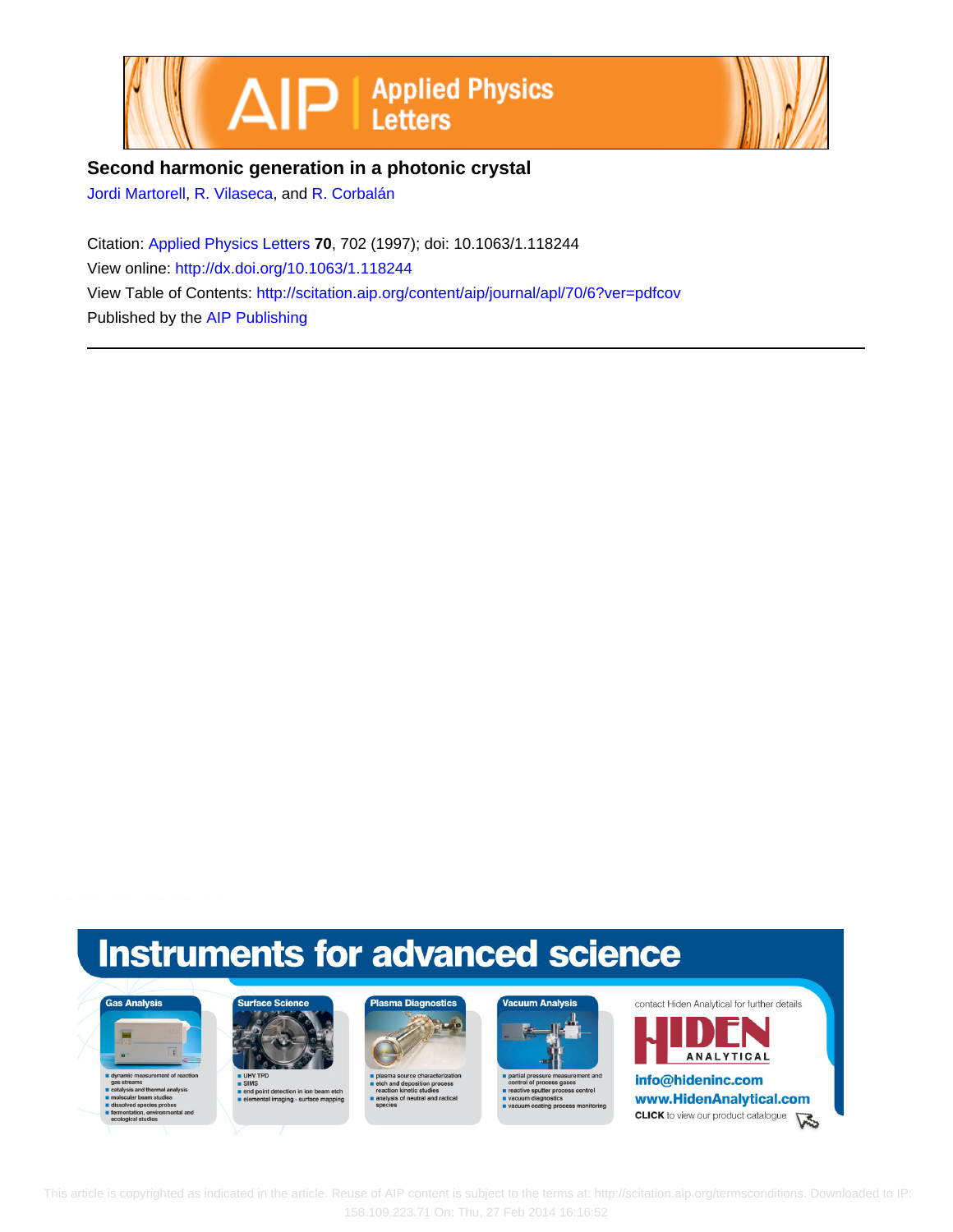## **Second harmonic generation in a photonic crystal**

Jordi Martorell<sup>a)</sup>

*Departament de Fı´sica, Universitat Auto`noma de Barcelona, 08193 Bellaterra, Barcelona, Spain*

## R. Vilaseca

*Departament de Fı´sica i Enginyeria Nuclear, Universitat Polite`cnica de Catalunya, 08222 Terrassa, Barcelona, Spain*

R. Corbalán

*Departament de Fı´sica, Universitat Auto`noma de Barcelona, 08193 Bellaterra, Barcelona, Spain*

(Received 4 October 1996; accepted for publication 9 December 1996)

Phase matched second harmonic generation is observed experimentally in a centrosymmetric crystalline lattice of dielectric spheres of optical dimensions. The inversion symmetry is broken locally at the surface of each sphere in such a way that the scattered second harmonic light interferes constructively leading to a nonvanishing macroscopic field. Phase matching of the fundamental and second harmonic waves in such periodic lattice is observed to be naturally provided by the bending of the photon dispersion curve at the edge of the Bragg reflection band of a given set of lattice planes. © 1997 American Institute of Physics. [S0003-6951(97)03706-6]

By the end of the last decade attention was drawn to materials with a 3-dimensional  $(3d)$  periodic distribution of the dielectric constant or photonic band gap materials, $\frac{1}{2}$ where it would be possible to control the photons to be emitted by atoms or molecules embedded in them.<sup>1,2</sup> Although most of the effort in the field focused on the search of a material that exhibits a full photonic band gap, it has been recognized that nonlinear optical effects may play an important role in the development of more efficient optoelectronic devices<sup>3</sup> that rely on the special properties of materials that exhibit a photonic band gap only in selected directions, such as colloidal crystals.<sup>4</sup> In this letter, we report experimental results that show how the scattered light at the double frequency from the surface of small spherical particles that self organize in a crystalline lattice,<sup>5</sup> are used as a new mechanism for second harmonic generation. The long range periodic order of this structure provides, in a natural manner, the necessary phase matching of the incident laser beam and the generated beam at the double frequency. In such nonlinear colloidal crystals, the nonlinearity of the molecule is not linked to the phase matching mechanism, giving an enormous flexibility for the application of these nonlinear photonic crystals in the implementation of optoelectronic devices, as well as in the study of surface chemical processes in a macroscopic sample.

Efficient second harmonic generation (SHG) has been mostly limited to noncentrosymmetric crystals that must be also birefringent, providing the phase matching mechanism necessary for a continuous growth of the wave at the double frequency. However, SHG in the dipole approximation, a process forbidden in the bulk of centrosymmetric crystals, would be allowed in a photonic crystal composed of polystyrene spherical particles of optical dimensions ordered in an unsheared lattice, because of the local breaking of the inversion symmetry at the surface of each spherical particle. As is well known, second harmonic (SH) light may be reflected

from the interface of two centrosymmetric media, due to the lack of inversion symmetry of the surface layers, $6$  or scattered by orientational fluctuations of molecules that locally break the macroscopic centrosymmetry of a solution.<sup>7</sup> In our experiments, to enhance the second order nonlinear interaction present at this boundary, we adsorbed a layer of strongly nonlinear molecules on the surface of each sphere, of a colloidal crystal ordered in a face centered cubic  $fcc$  lattice.<sup>5</sup> Stable aqueous suspensions of negatively charged microspheres were coated by dialysis with a positively charged chromophore of a dye molecule with a high nonlinear coefficient. The negative surface charge of each sphere as well as the hydrophobic character of sulfate latex microspheres help the formation of a surface layer of nonlinear molecules with a preferred orientation of the permanent dipole moment. In our experiments we coated  $0.115$ - $\mu$ m-diam spheres from Interfacial Dynamics Corporation with the chromophore part of the dye molecule. The polystyrene suspension was dialyzed overnight in a  $2 \times 10^{-5}$  M aqueous solution of Malachite Green. With the colloidal suspension of dye coated spheres a single fcc crystal was formed in a 1 mm path length cell. The colloidal suspension was added to a cell  $(50\times10\times1$  mm) containing a mixed bed ion exchange resin in the bottom. After three or four days a single crystal forms as stray ions in solution diffuse to the resin.

For continuous growth of the SH field intensity, in addition to a spatially nonuniform response to the nonlinear interaction, it is necessary to phase match the fundamental and SH beams. Pioneering work by Lawandy *et al.*<sup>4</sup> proposed the use of the birefringence exhibited by sheared colloidal crystals as the phase matching mechanism for nonlinear photonic crystals. However, in periodic material such as an unsheared crystalline lattice, the mechanism of phase matching can be naturally provided by the bending of the photon dispersion curve at the boundary of the forbidden zone or Bragg reflection band.8 Numerical calculations predict a maximum SHG in reflection or transmission for modes outside but near the forbidden zone.<sup>9</sup> Propagation of light at the smaller angle side of the Bragg reflection band corresponding to the  $(111)$ planes of the fcc lattice results in the appropriate change in

a)Current address: Departament of Física i Enginyeria Nuclear, Universitat Politècnica de Catalunya, 08222 Terrassa, Barcelona, Spain. Electronic mail: martorell@fen.upc.es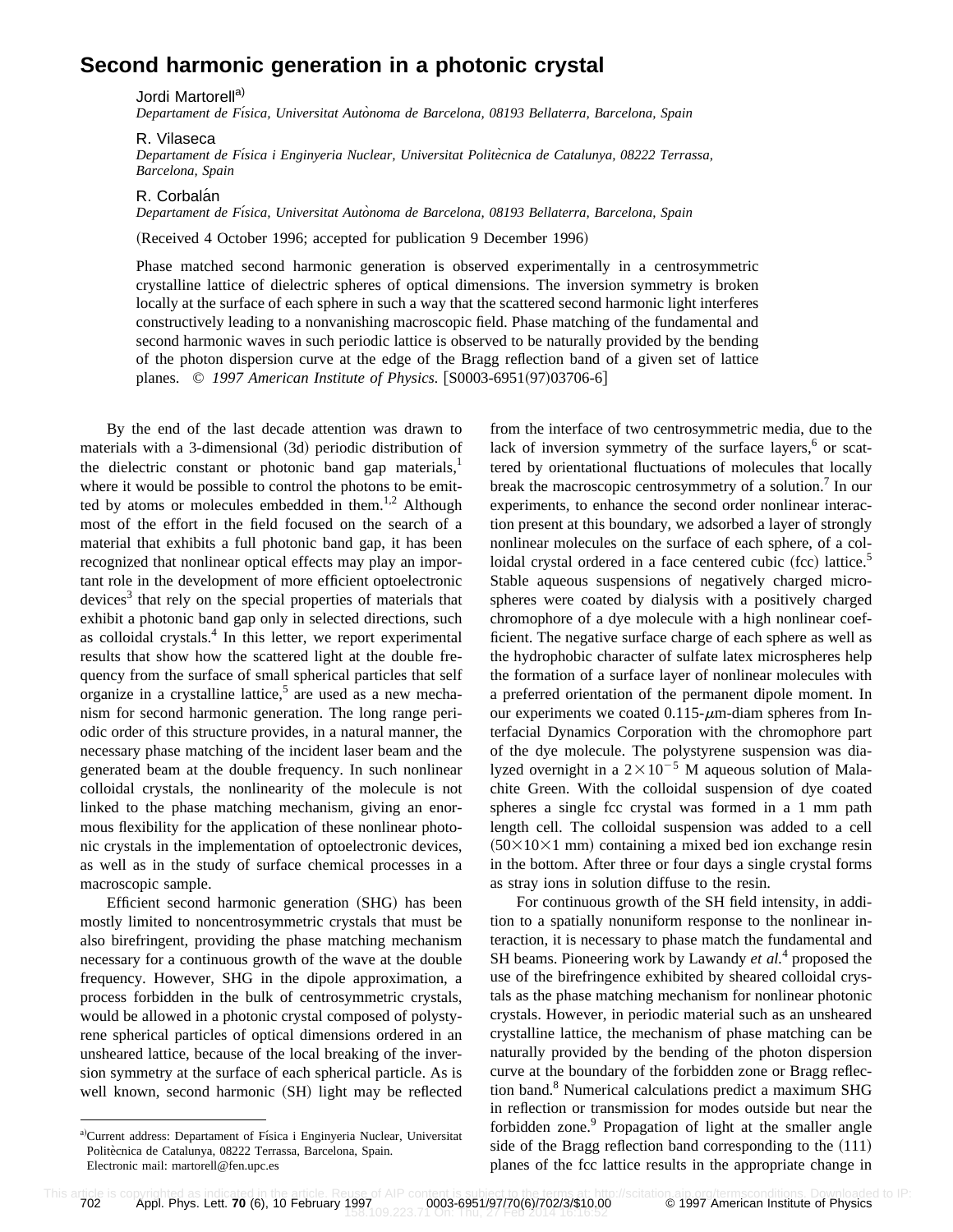

FIG. 1. Intensity of the second harmonic light generated inside a single colloidal crystal, measured in a reflection geometry as a function of the angle of the transmitted fundamental beam relative to the normal of the (111) planes. The open circles correspond to a high sphere concentration crystal, while the solid dots correspond to a 25% lower sphere concentration crystal. The wavelength of the incident laser pulse was 1064 nm. Single crystals were formed in two 1 mm path length cuvettes from two different concentrations of 0.115  $\mu$ m in diameter polystyrene spheres coated with Malachite Green in an aqueous suspension. Both lines connecting the experimental data points are a guide for the eye.

effective index of refraction for the wavelength of the SH field. Since the nonlinear material is localized on the surface of every sphere of each  $(111)$  plane, and there is no nonlinear material in between planes, phase matching is from plane to plane. This separation between the  $(111)$  planes can be tuned to the desired wavelength, previous to the crystal formation, by concentrating the suspension in a dialysis prepared to remove the adequate amount of water from the colloidal suspension.

The prepared sample was excited using an active-passive mode-locked laser emitting 35 ps pulses in the near infrared, at a wavelength of 1064 nm. The laser pulses of an average energy of  $\leq$  5 mJ were focused down to a spot size 2 mm in diameter at the surface of the sample. The polarization of the incident beam was set to be parallel to the plane of incidence, and the polarization of the generated SH beam was selected using a Glann–Laser polarizer. The SH intensity was detected using a R212 Hamamatsu photomultiplier tube after passage through a heat absorbing filter and an interference filter centered at 532 nm. The wavelength of the generated beam was determined to be 532 nm using a monochromator with a resolution of 0.1 nm. Measurements of the reflected SH intensity when both the exciting field and the generated field at the double frequency were polarized parallel to the plane of incidence are shown in Fig. 1 as a function of the angle of the transmitted fundamental beam relative to the normal of the  $(111)$  planes for two fcc crystals, corresponding to two different sphere concentrations. At a low sphere concentration a peak of maximum SH intensity is observed at 27.4°, while at a higher concentration the peak is shifted down to 14.5°. The *p*-polarized SH field intensity was measured to be 500 times larger than the intensity for the SH *s*-polarized field. Although similar results were obtained in transmission, maximum SHG in transmission is 0.3



FIG. 2. Reflection of incident light at 532 nm as a function of the angle of the transmitted beam relative to the normal of the  $(111)$  planes for the same crystals considered in Fig. 1. The open circles correspond to the high sphere concentration crystal, while the solid dots correspond to the low sphere concentration crystal of Fig. 1. The reflected intensity is normalized in the figure to the reflected intensity at the angle satisfying the Bragg condition, that was measured to be on average 93%. Both lines connecting the experimental data points are a guide for the eye.

times the maximum peak for SHG in reflection; a reflection geometry is considered to simplify the analysis. In such a geometry interference with the SH light generated in the bulk of the cell walls is strongly reduced. Similar measurements were taken from a crystal of uncoated spheres at the high concentration, and determined that the Malachite Green molecules coating the sphere surface produce an enhancement of the second order nonlinear interaction by approximately one order of magnitude.

Experimental measurements of the passive properties of the colloidal crystal used were performed to determine the origin of the phase matching mechanism involved in the SHG process. Light at 532 nm, obtained by doubling the frequency of the laser pulse in a potassium dihydrogen phosphate (KDP) crystal, was used to measure the reflectivity of the colloidal crystal at the frequency of the SH wave. The reflection from the  $(111)$  planes of both fcc colloidal crystals as a function of the angle of the transmitted beam relative to the normal of the  $(111)$  planes at a wavelength of 532 nm is shown in Fig. 2. Maximum reflection occurs when the Bragg condition  $2d\cos\theta = \lambda/n$  is satisfied at 28.3° for the low sphere concentration crystal and at 16.7° for the crystal with a higher sphere concentration. As the density of spheres increases the angle satisfying the Bragg condition becomes smaller in proportion to the amount of water removed from the suspension.<sup>5</sup> Notice by comparing Figs. 1 and 2 that, maximum SH is always generated at the smaller angle side of the corresponding crystal stop band shown in Fig. 2. This is consistent with a phase matching of the fundamental and SH beams due to a decrease of roughly 0.02 in the effective index of refraction at the left edge of the top band. This change in the effective index of refraction for a wave propagating at the SH frequency is sufficient to overcome the phase lag between the fundamental and SH waves introduced by the normal dispersion of water.<sup>10</sup> By comparing the maximum power conversion of a crystal 100  $\mu$ m thick and the